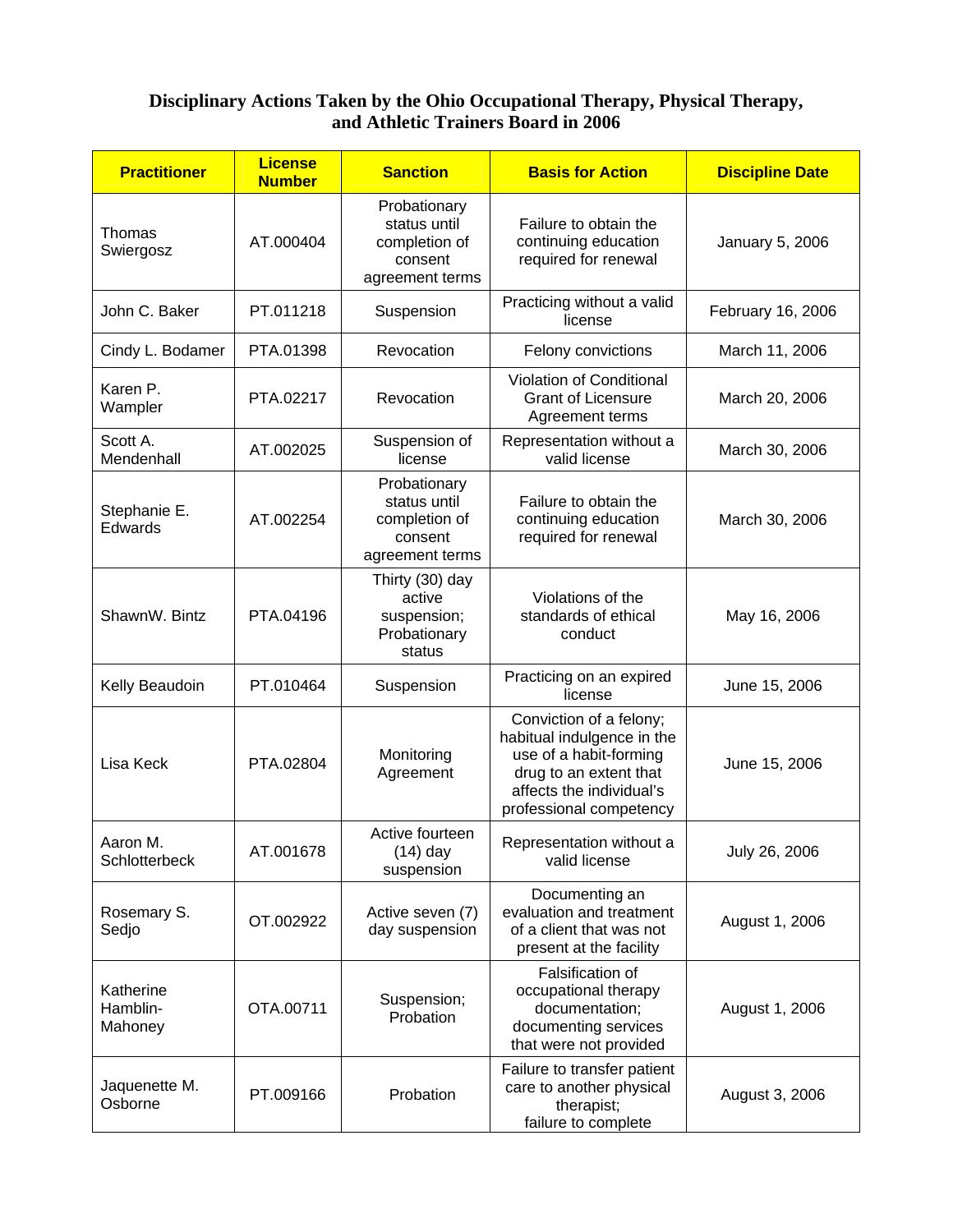| <b>Practitioner</b>       | <b>License</b><br><b>Number</b> | <b>Sanction</b>                                                                              | <b>Basis for Action</b>                                                                                                                               | <b>Discipline Date</b> |
|---------------------------|---------------------------------|----------------------------------------------------------------------------------------------|-------------------------------------------------------------------------------------------------------------------------------------------------------|------------------------|
|                           |                                 |                                                                                              | discharge summaries                                                                                                                                   |                        |
| John P. Goss              | PTA.05450                       | Revocation                                                                                   | Falsification of physical<br>therapy documentation;<br>creating notation(s) and<br>completing billing grids<br>for treatments that never<br>occurred. | August 11, 2006        |
| Jennifer Ferguson         | OT.006578                       | Active fourteen<br>$(14)$ day<br>suspension                                                  | Falsified patient records<br>by creating occupational<br>therapy documentation<br>for services she did not<br>provide.                                | September 21, 2006     |
| Lisa M. Holscher          | PT.004212                       | Written Reprimand                                                                            | Aiding the unlicensed<br>practice of physical<br>therapy by supervising an<br>individual who did not<br>hold licensure applicant<br>status            | September 21, 2006     |
| Terry L. Staggers         | PTA.05112                       | Consent<br>agreement with<br>monitoring terms                                                | Felony conviction for<br>domestic violence                                                                                                            | September 21, 2006     |
| Jonelle L. Lewis          | PTA.05936                       | Written Reprimand                                                                            | Performing a physical<br>therapy assessment and<br>providing consultative<br>services.                                                                | September 21, 2006     |
| Sophia M. Brink           | PT.011484                       | Active fourteen<br>$(14)$ day<br>suspension                                                  | Utilized "PT Licensure<br>Applicant" and engaged<br>in the practice of physical<br>therapy without holding<br>PT Licensure Applicant<br>status.       | September 21, 2006     |
| Linda Hilinski            | AT.000185                       | Voluntary<br>Surrender;<br>Simultaneous<br>Revocation.                                       | Failure to obtain the<br>continuing education<br>required for renewal                                                                                 | November 15, 2006      |
| <b>Ruthanne Hiney</b>     | AT.001347                       | Voluntary<br>Surrender;<br>Simultaneous<br>Revocation.                                       | Failure to obtain the<br>continuing education<br>required for renewal.                                                                                | November 15, 2006      |
| Jeffrey Lambert-<br>Shemo | AT.001566                       | Probationary<br>Status until<br>Consent<br>Agreement terms<br>are successfully<br>completed. | Violation of a Consent<br>Agreement                                                                                                                   | November 15, 2006      |
| Nichole Schorsch          | PT.010265                       | Written<br>Reprimand.                                                                        | Aiding the unlicensed<br>practice of physical<br>therapy by supervising an<br>individual who did not<br>hold licensure applicant<br>status            | November 16, 2006      |